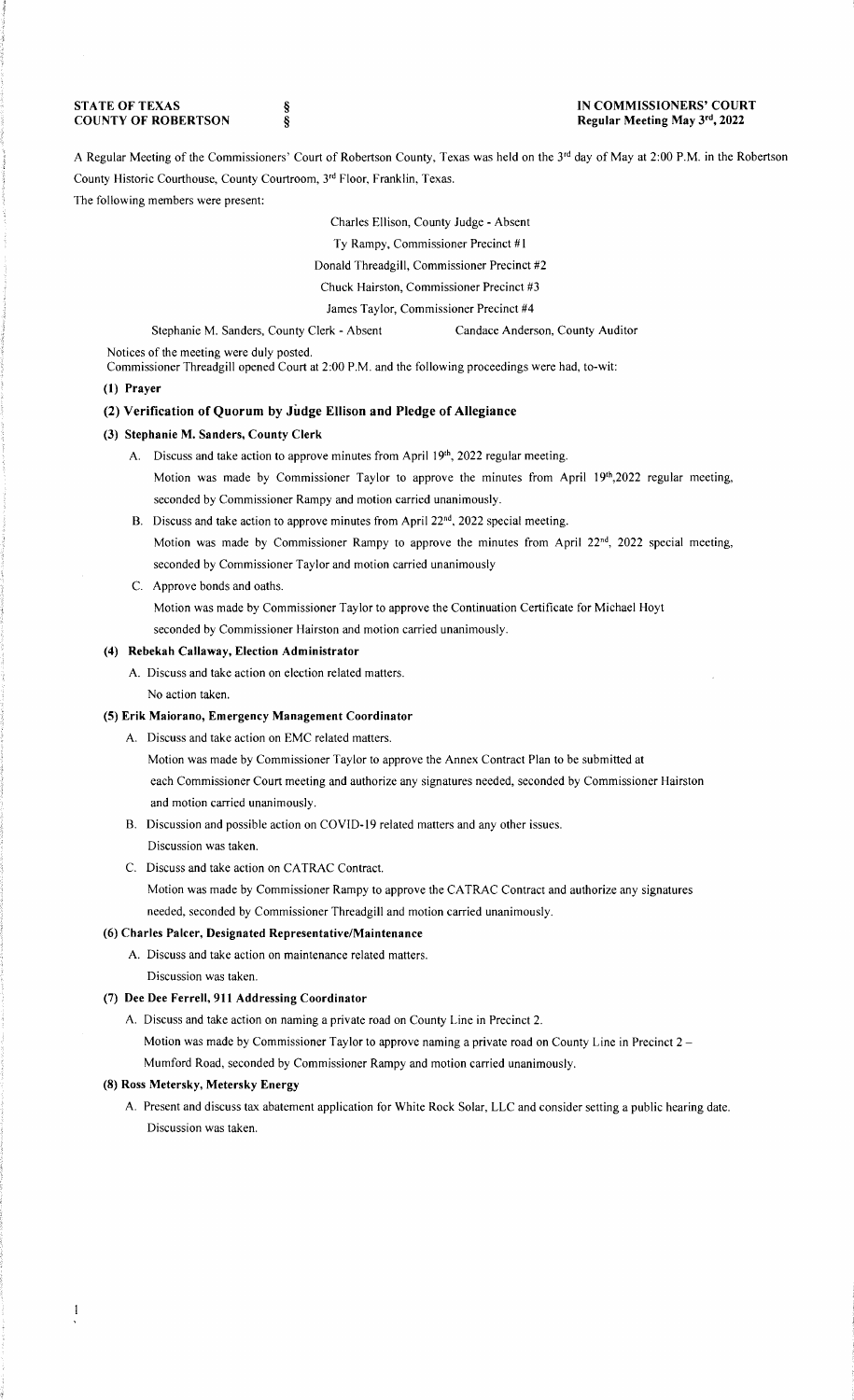B. Consider and authorize setting date on June 21, 2022 for a public hearing and publication of notice of such hearing is a newspaper of general circulation on the creation of a reinvestment zone to be known as Robertson County Reinvestment Zone - White Rock Solar for purposes of tax abatement to provide economic development within the county, and to take up for consideration an application for tax abatement, deemed to be in due form from White Rock Solar, LLC and to provide notice to other taxing jurisdictions in Robertson County.

Motion was made by Commissioner Taylor to allow Commissioners Court of Robertson County conduct a public hearing at 6:00 p.m., on June 21st, 2022 and provide notice and required by law regarding the creation of a reinvestment zone for purposes of tax abatement to provide economic development be published in a newspaper of general circulation in accordance with Chapter 312 of the Texas Tax Code, and to take possible action regarding an application for tax abatement, determined to be in due form from White Rock Solar, LLC, seconded by Commissioner Rampy and motion carried unanimously.

#### **(9) James Taylor, Commissioner Precinct 4**

A. Discussion and possible action to adopt Court Order regarding a county road in Precinct 4.

Motion was made by Commissioner Hairston to allow James Taylor, Commissioner Precinct 4 to open up old County Road 470, Approximately 1204 foot to be named Andrews Lane, notify land owners by certified mail with a reasonable time to remove the gate placed across the county road. If it is not removed, Road and Bridge may move and take up maintenance on Andrews Lane and authorize any signatures needed, seconded by Commissioner Rampy and motion carried unanimously.

# **(10) Charles L. Ellison, County Judge**

A. Discuss any budget related matters or county business.

Motion was made by Commissioner Threadgill to proceed with getting mini splits put into the admin side of the Sheriff's Office to control dispatch temperature and declare an emergency order to get temperatures under control, to be paid out of contingency, seconded by Commissioner Hairston and motion carried unanimously.

Motion was made by Commissioner Threadgill to allow James Taylor, Commissioner Precinct 4 to get quotes for portable units for the Sheriff's Office and return back to Commissioner's Court and declare an emergency order, seconded by Commissioner Hairston and motion carried unanimously.

- B. Discussion and possible action on new Sheriff's Office & Jail, construction related matters and any other issues. No action taken.
- C. Discussion and possible action on Courthouse Security related matters and any other issues. No action taken.
- D. Discuss and take action on approval of Resolution to add Procurement Policies and Procedures to cover compliance with 2CFR200 for the ARP Grant.

### Table.

- E. Discuss and take action on approval of Resolution for Premium Pay. Motion was made by Commissioner Taylor approve the Resolution for Premium Pay and authorize any signatures needed, seconded by Commissioner Rampy and motion carried, Commissioner Threadgill Opposed.
- F. Discuss and take action to place of record the Robertson County Extended Disaster Declaration COVID-19 through May 20, 2022.

Motion was made by Commissioner Taylor to place of record the Robertson County Extended Disaster Declaration - COVID-19 through May 20, 2022, seconded by Commissioner Rampy and motion carried unanimously.

G. Discuss and take action to place of record Robertson County Extended Disaster Declaration - severe storms and heavy rain beginning May 17, 202 I through May 27, 2022.

Motion was made by Commissioner Threadgill to place of record Robertson County Extended Disaster Declaration - severe storms and heavy rain beginning May 17, 2021 through May 27, 2022, seconded by Commissioner Taylor and motion carried unanimously.

H. Discuss and take action to place of record Robertson County Extended Disaster Declaration - winter weather conditions through May 27, 2022.

Motion was made by Commissioner Threadgill to place of record Robertson County Extended Disaster Declaration - winter weather conditions through May 27, 2022, seconded by Commissioner Rampy and motion carried unanimously.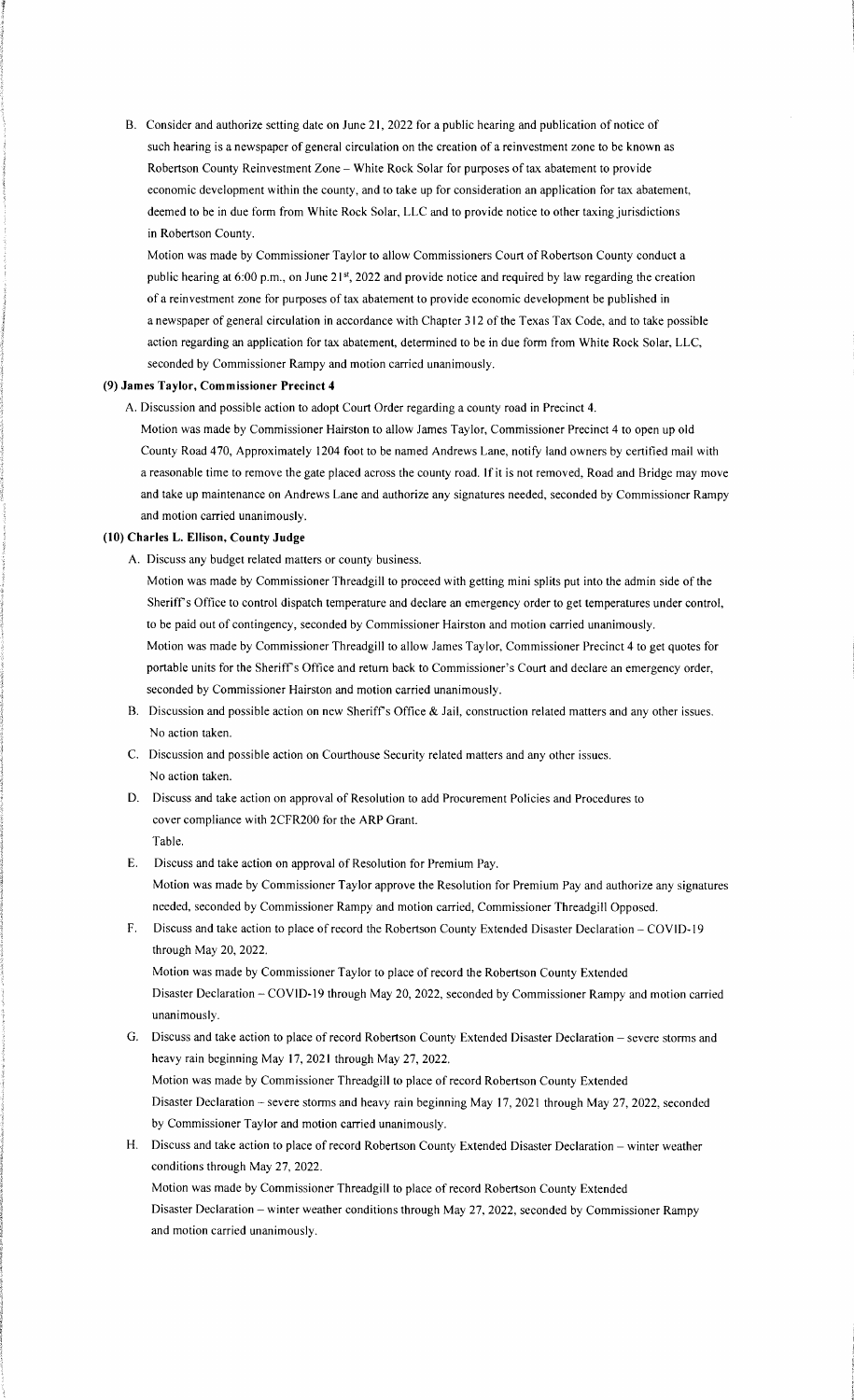I. Discuss and take action to renew the lease contract between UBEO Business Services and the Adult Probation Department for Ricoh Copier.

Motion was made by Commissioner Taylor to approve the lease renewal contract between UBEO Business Services and the Adult Probation Department for Ricoh Copier for \$270 per month, authorize any signatures needed, seconded by Commissioner Rampy and motion carried unanimously.

- J. Discussion and possible action on Service Agreement with Windstream for a new phone system. Motion was made by Commissioner Taylor to approve the Service Agreement with Windstream for a new phone system, seconded by Commissioner Rampy and motion carried unanimously.
- K. Discussion and possible action on Notice of Funding Opportunity for the Department of Transportation's Multimodal Project Discretionary Grant (application due by May 23, 2022). Table.
- L. Discuss and take action on County Bum Ban. No action taken.

### **(II) Candy Anderson, County Auditor**

A. Discuss and take action on approving budget adjustments and/or amendments, credit applications and/or lease Purchase agreements, and/or cell phone allowance agreements.

Motion was made by Commissioner Taylor to approve the budget adjustment for Jail

(see attached adjustment) and allow Commissioner Threadgill to sign, seconded by Commissioner Hairston and motion carried unanimously.

Motion was made by Commissioner Threadgill to approve the budget adjustment for District Court

(see attached adjustment) and allow Commissioner Threadgill to sign, seconded by Commissioner Rampy and motion carried unanimously.

Motion was made by Commissioner Taylor to approve the budget adjustment for District Attorney's Office

(see attached adjustment) and allow Commissioner Threadgill to sign, seconded by Commissioner Hairston and motion carried unanimously.

Motion was made by Commissioner Taylor to approve the budget adjustment for Sheriff's Office

(see attached adjustment) and allow Commissioner Threadgill to sign, seconded by Commissioner Rampy and motion carried unanimously.

Motion was made by Commissioner Rampy to approve the budget adjustment for Election's Office

(see attached adjustment) and allow Commissioner Threadgill to sign, seconded by Commissioner Threadgill and motion carried unanimously.

Motion was made by Commissioner Taylor to approve the budget adjustment for Road & Bridge Pct. 2 (see attached adjustment) and allow Commissioner Threadgill to sign, seconded by Commissioner Rampy and motion carried unanimously.

B. Settlement of Accounts: Discussion, consideration and possible action to settle and pay all accounts against the county as per Texas Local Government Code Section 115.021

Motion was made by Commissioner Rampy to approve the accounts payable invoice in the amount of \$288,297.41, seconded by Commissioner Taylor and motion carried unanimously.

C. Discuss and take action on monthly report.

Motion was made by Commissioner Taylor to approve the monthly reports for January and February 2022, seconded by Commissioner Rampy and motion carried unanimously.

### **(12) Executive Session**

A. Closed meeting (Executive Session) pursuant to Section §551.071 of the Texas Government Code - Consultation with Attorney

Discussion with attorney regarding a matter in which the duty of the attorney to the governmental body under the Texas Disciplinary Rules of Professional Conduct of the State Bar of Texas conflicts with Texas Government Code Session 551 - Open Meetings Act; or discussion with attorney regarding a matter of contemplated litigation or a settlement offer or both; to wit: NONE

- B. Announcement of time and date closed meeting (executive session) for this matter and reconvene in open session. No action taken.
- C. The Robertson County Court reserves the right to adjourn into Executive Session at any time during the course of this meeting to discuss any of the matters listed above as authorized by the Texas Government Code Sections 551.071 (Consultation with Attorney), 551.072 (Deliberations about Real Properties),